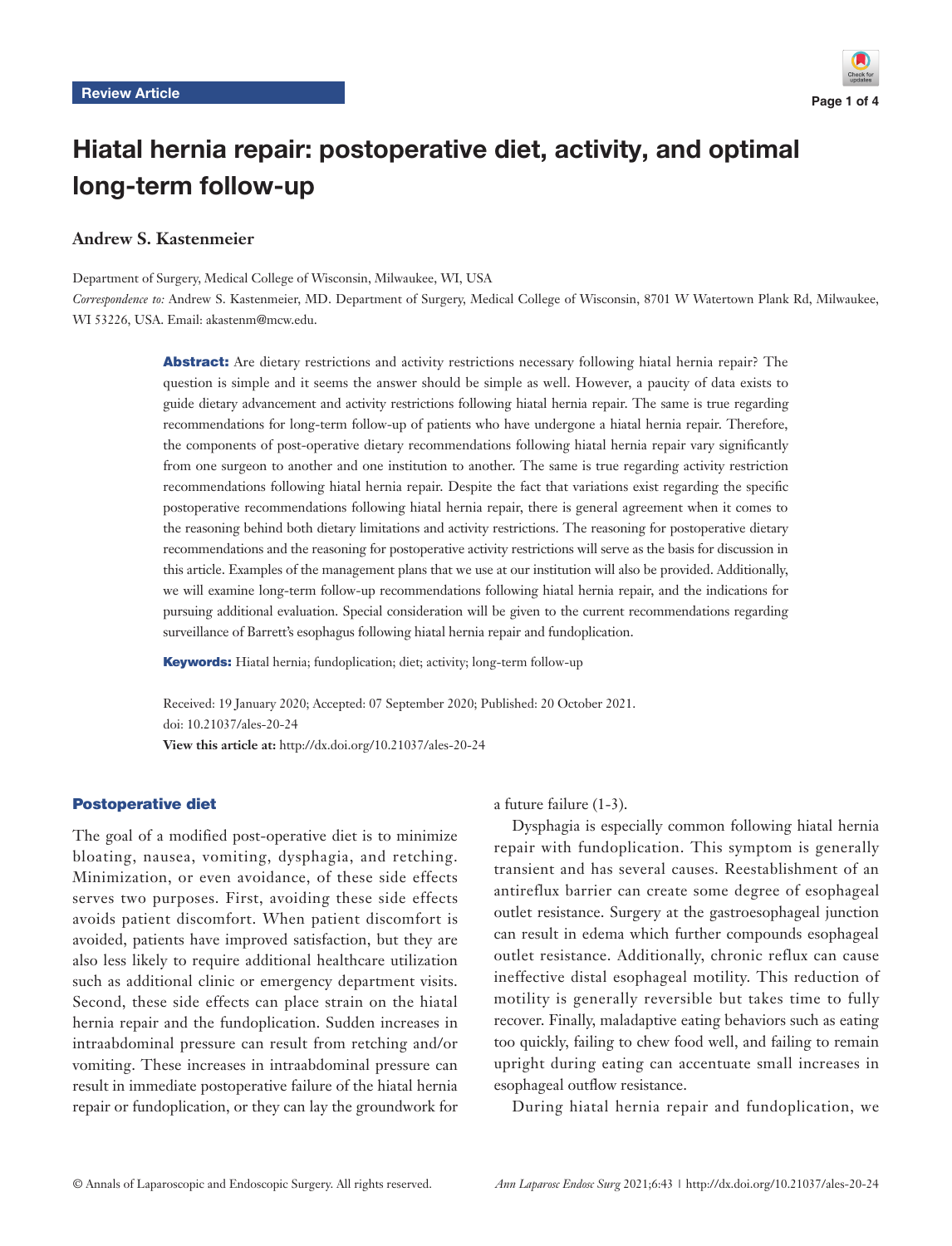do not routinely utilize nasogastric decompression tube. Immediately following surgery, if nausea exits it is treated aggressively with intravenous anti-nausea medications. Once the patient is fully awake and is free of postoperative nausea and/or vomiting, we begin a clear liquid diet. This generally occurs within the hours after the surgery is complete. Postoperative contrast studies are not routinely recommended before diet advancement, and in fact, postoperative contrast studies are not routinely recommended at any point in an asymptomatic patient (2). In instances of exceedingly complex or difficult repairs, surgeon discretion may move them to obtain imaging prior to initiating a diet. Examples of these cases may include those which require an esophageal lengthening procedure, those in which an inadvertent perforation is created, or those which involve a revision following prior foregut surgery. If clear liquids are tolerated well, we advance to a "post-esophageal surgery" diet. This diet could be considered a soft or puree diet. The purpose of the post-esophageal surgery diet is to minimize dysphagia and avoid retching that can result from dysphagia. We also avoid carbonated beverages to minimize symptoms of bloating. The components and consistency of the diet are important in the postoperative period, as well as strict attention to eating behaviors. We counsel patients to adhere to small volume meals, chew food well, eat slowly, and sit upright while eating and for 30–60 minutes following a meal. Again, these recommendations are designed to avoid dysphagia, retching, and bloating. We send patients home on this diet for 2-weeks. If they are doing well at the 2-week follow-up appointment, we instruct them on graduated advancement of their diet. If they are still experiencing some dysphagia at the 2-week follow-up, we advise them to remain on the puree diet for up to 6-weeks. Patients are counseled that they will likely lose 10–15 pounds during the first 4–6 weeks after surgery before the nadir of weight loss (2). Our post-esophageal surgery dietary instruction also includes methods for boosting protein and caloric intake if needed. Of note, if patient compliance is to be maximized, we recommend providing these dietary instructions preoperatively, postoperatively during the inpatient hospital stay, and during a follow-up phone call after discharge from the hospital.

In addition to the dietary guidelines, we also recommend crushing large pills for the first 2 weeks after surgery. The goal is to avoid retching from pill dysphagia and to avoid pill esophagitis which can result from slow esophageal emptying and which can cause significant discomfort. We

generally recommend that pills larger than the size of pencil eraser be divided or crushed. Great attention must be paid to determining which pills cannot be crushed and which capsules cannot be opened. Extended-release medications may need to be replaced with standard formulations during the immediate postoperative period to allow for crushing or dividing the pills.

# Postoperative activity

Activity restrictions are to avoid sudden spikes in intraabdominal pressure that can result from excessive lifting, strenuous exercise, or blunt force trauma. As noted earlier, the purpose of avoiding excessive increases in intraabdominal pressure is to avoid disruption of the hiatal hernia repair and/or the fundoplication (3). Our practice is to recommend avoidance of heavy lifting, awkward lifting, or excessive straining. This includes no lifting of more than 15 pounds for 6 weeks. That being said, we emphasize with the patient that this does not mean they should remain sedentary. We encourage early and frequent ambulation as well as non-strenuous activity. When patients reach the end of their activity restrictions, we recommend a slow reintroduction of activities.

### Long-term follow-up

No guidelines exist regarding long-term follow-up after antireflux surgery. Most agree that patients who have undergone antireflux surgery should have annual clinic visit for assessment of gastroesophageal symptoms. Some surgeons may take this on themselves while others may have the patient's primary care physician perform these annual clinical assessments. Routine follow-up imaging immediately after surgery or for those who are asymptomatic at longterm follow-up is not generally recommended following hiatal hernia repair (2). There are, however, instances when follow-up imaging is recommended and that should be to the discretion of the surgeon. These are typically instances where recurrence of symptoms emerge or when there has been a change in the patients clinical well-being. Severe or persistent symptoms or side effects following surgery such as heartburn, dysphagia, regurgitation, nausea, vomiting, and/or retching require additional evaluation. The imaging modality of choice will depend on the patient's symptom profile. Usually, barium esophagram is the first choice for imaging and the workup for symptoms can escalate from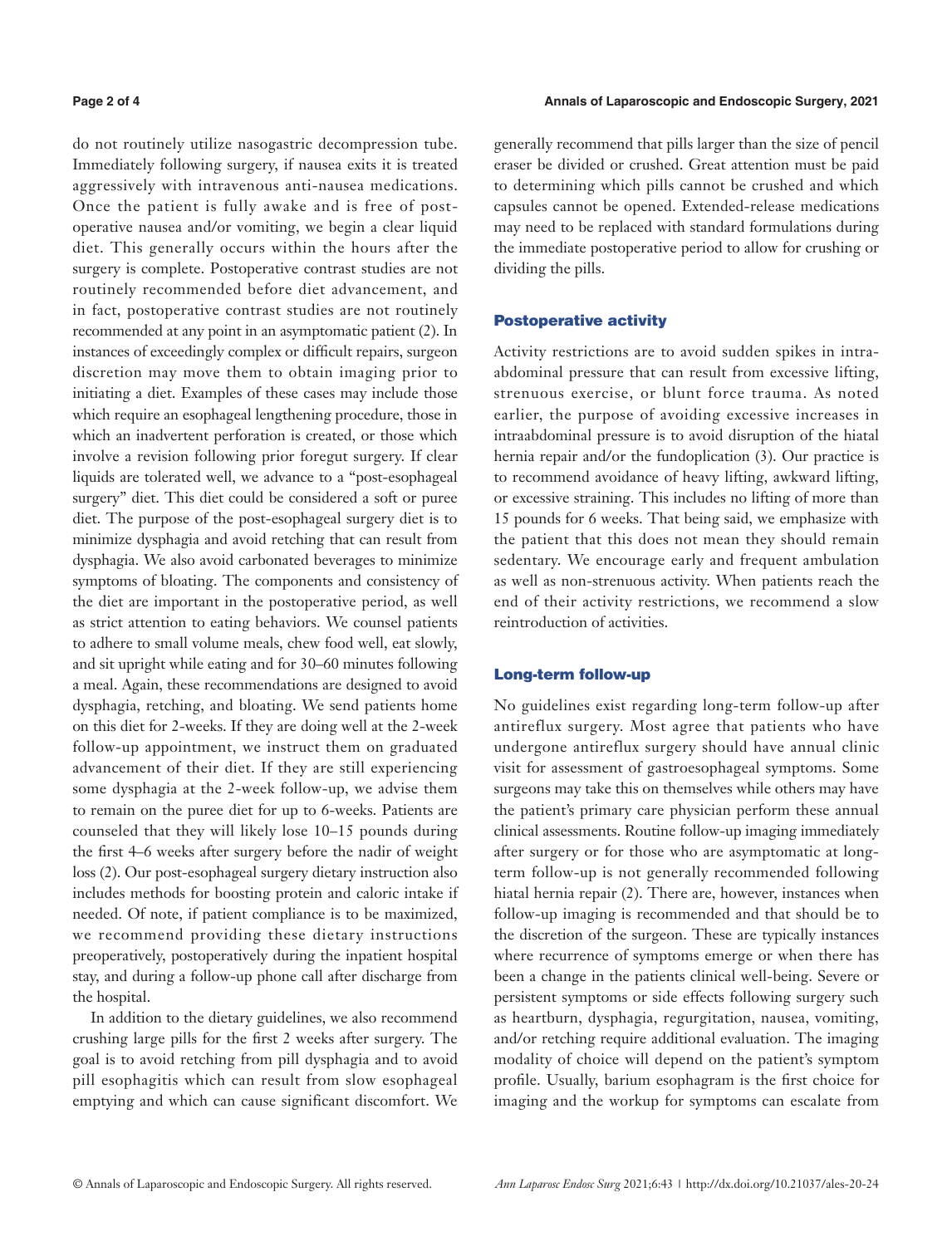#### **Annals of Laparoscopic and Endoscopic Surgery, 2021 Page 3 of 4**

there. Further work-up may include endoscopic evaluation, computed tomography, gastric emptying study, esophageal manometry, and/or pH testing. Possible long-term complications that can result in recurrent or new symptoms include hiatal hernia recurrence, fundoplication disruption, fundoplication slippage, or post-surgical gastroparesis.

Another group of patients that require routine postoperative imaging are patients who have Barrett's esophagus. These patients should continue to have routine surveillance endoscopy even after antireflux surgery and/or ablation therapy (4-6). In other words, antireflux surgery does not change the recommended surveillance guidelines for Barrett's esophagus. The impact of antireflux surgery on the natural history of Barrett's esophagus is widely debated and remains uncertain. However, it seems clear that some patients will continue to have neoplastic progression of Barrett's esophagus even after antireflux surgery. This has resulted in two recommendations from the major medical societies. First, antireflux surgery should only be offered to treat symptoms of gastroesophageal reflux disease, and should not be offered as an antineoplastic treatment (4-6). Second, in those patients who have Barrett's esophagus and undergo antireflux surgery, they should continue to have routine surveillance endoscopy for Barrett's esophagus (4-6). It is worth noting that there is no evidence indicating that endoscopic surveillance of Barrett's esophagus is more difficult or less effective after antireflux surgery (5).

### **Conclusions**

The details regarding postoperative dietary and activity restrictions following hiatal hernia repair remain variable, but there appears to be general consensus for the reasoning behind postoperative restrictions. Most would agree that these restrictions are designed to reduce patient discomfort, avoid complications, and ultimately reduce postoperative health care utilization. Routine follow-up imaging is not generally recommended in most cases (with the exception of those with documented Barrett's esophagus), but assessment of symptoms at regular intervals should be conducted. Testing and imaging should be guided by the development of new or progressive symptoms.

### Acknowledgments

*Funding:* None.

# Footnote

*Provenance and Peer Review:* This article was commissioned by the Guest Editors (Lee L. Swanstrom and Steven G. Leeds) for the series "Hiatal Hernia" published in *Annals of Laparoscopic and Endoscopic Surgery*. The article has undergone external peer review.

*Conflicts of Interest:* The author has completed the ICMJE uniform disclosure form (available at [http://dx.doi.](http://dx.doi.org/10.21037/ales-20-24) [org/10.21037/ales-20-24](http://dx.doi.org/10.21037/ales-20-24)). The series "Hiatal Hernia" was commissioned by the editorial office without any funding or sponsorship. ASK reports personal fees from Gore, outside the submitted work.

*Ethical Statement:* The author is accountable for all aspects of the work in ensuring that questions related to the accuracy or integrity of any part of the work are appropriately investigated and resolved.

*Open Access Statement:* This is an Open Access article distributed in accordance with the Creative Commons Attribution-NonCommercial-NoDerivs 4.0 International License (CC BY-NC-ND 4.0), which permits the noncommercial replication and distribution of the article with the strict proviso that no changes or edits are made and the original work is properly cited (including links to both the formal publication through the relevant DOI and the license). See: [https://creativecommons.org/licenses/by-nc-nd/4.0/.](https://creativecommons.org/licenses/by-nc-nd/4.0/)

#### **References**

- 1. Jones R, Simorov A, Lomelin D, et al. Long-term outcomes of radiologic recurrence after paraesophageal hernia repair with mesh. Surg Endosc 2015;29:425-30.
- 2. Kohn GP, Price RR, DeMeester SR, et al. SAGES Guidelines Committee. Guidelines for the management of hiatal hernia. Surg Endosc 2013;27:4409-28.
- 3. Laliberte AS, Louie BE. Short-Term and Long-Term Outcomes of Paraesophageal Hernia Repair. Thorac Surg Clin 2019;29:405-14.
- 4. Shaheen NJ, Falk GW, Iyer PG, et al. American College of Gastroenterology. ACG Clinical Guideline: Diagnosis and Management of Barrett's Esophagus. Am J Gastroenterol 2016;111:30-50; quiz 51.
- 5. Stefanidis D, Hope WW, Kohn GP, et al. SAGES Guidelines Committee. Guidelines for surgical treatment of